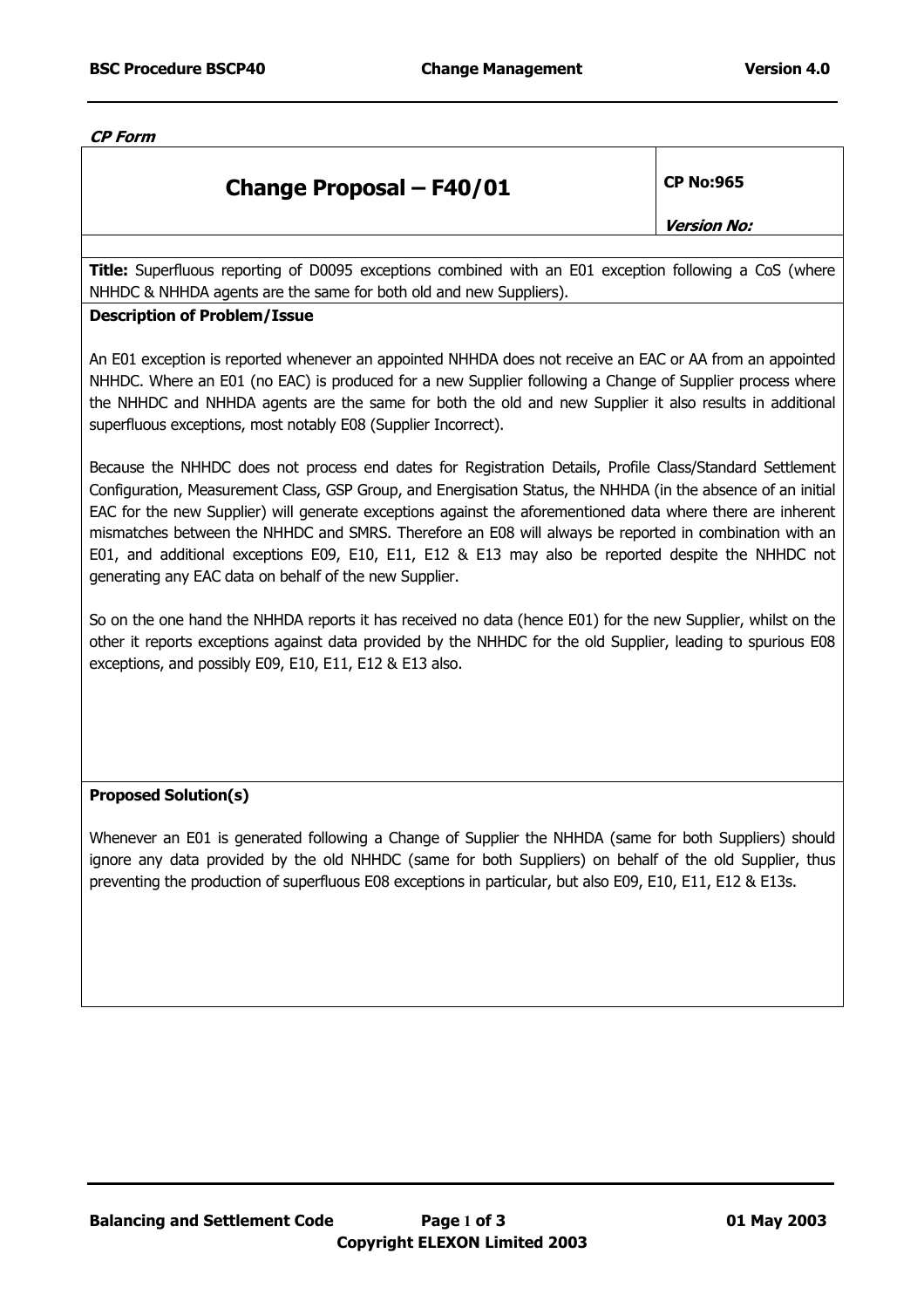| <b>Change Proposal - F40/01</b>                                                                                                                                                                                                                  | <b>CP No:965</b>   |  |
|--------------------------------------------------------------------------------------------------------------------------------------------------------------------------------------------------------------------------------------------------|--------------------|--|
|                                                                                                                                                                                                                                                  | <b>Version No:</b> |  |
| <b>Justification for Change</b>                                                                                                                                                                                                                  |                    |  |
| The production of an E08 (not to mention other exceptions that might also be generated) combined with an<br>E01 under the circumstances described is totally superfluous, misleading, and distorts the true volume of<br>exceptions outstanding. |                    |  |
|                                                                                                                                                                                                                                                  |                    |  |
|                                                                                                                                                                                                                                                  |                    |  |
|                                                                                                                                                                                                                                                  |                    |  |
|                                                                                                                                                                                                                                                  |                    |  |
|                                                                                                                                                                                                                                                  |                    |  |
| Configurable Items Potentially Affected by Proposed Solution(s)                                                                                                                                                                                  |                    |  |
| NHHDA software                                                                                                                                                                                                                                   |                    |  |
|                                                                                                                                                                                                                                                  |                    |  |
|                                                                                                                                                                                                                                                  |                    |  |
| <b>Impact on Core Industry Documents</b>                                                                                                                                                                                                         |                    |  |
| None                                                                                                                                                                                                                                             |                    |  |
| Related Changes and/or Projects (mandatory by BSSCo)                                                                                                                                                                                             |                    |  |
|                                                                                                                                                                                                                                                  |                    |  |
|                                                                                                                                                                                                                                                  |                    |  |
| Requested Implementation Date (mandatory by originator)                                                                                                                                                                                          |                    |  |
|                                                                                                                                                                                                                                                  |                    |  |
| <b>Reason:</b>                                                                                                                                                                                                                                   |                    |  |
|                                                                                                                                                                                                                                                  |                    |  |
|                                                                                                                                                                                                                                                  |                    |  |
|                                                                                                                                                                                                                                                  |                    |  |
|                                                                                                                                                                                                                                                  |                    |  |
| Agreed Release/Implementation Date (mandatory by BSCCo)                                                                                                                                                                                          |                    |  |
|                                                                                                                                                                                                                                                  |                    |  |
|                                                                                                                                                                                                                                                  |                    |  |